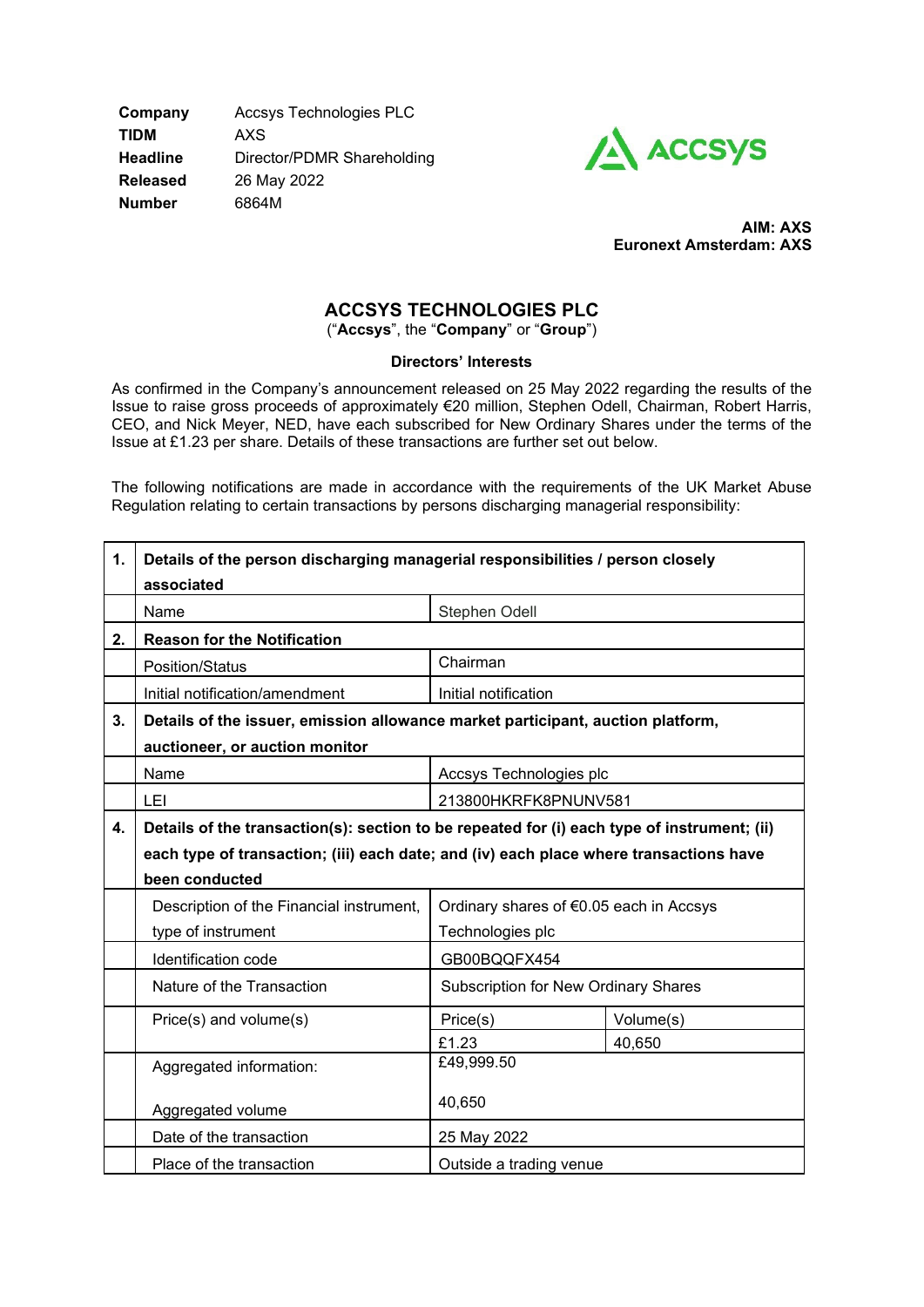| 1. | Details of the person discharging managerial responsibilities / person closely              |                                             |           |
|----|---------------------------------------------------------------------------------------------|---------------------------------------------|-----------|
|    | associated<br>Name                                                                          | <b>Robert Harris</b>                        |           |
| 2. | <b>Reason for the Notification</b>                                                          |                                             |           |
|    | <b>Position/Status</b>                                                                      | <b>Chief Executive Officer</b>              |           |
|    | Initial notification/amendment                                                              | Initial notification                        |           |
| 3. | Details of the issuer, emission allowance market participant, auction platform,             |                                             |           |
|    | auctioneer, or auction monitor                                                              |                                             |           |
|    | Name                                                                                        | Accsys Technologies plc                     |           |
|    | LEI                                                                                         | 213800HKRFK8PNUNV581                        |           |
| 4. | Details of the transaction(s): section to be repeated for (i) each type of instrument; (ii) |                                             |           |
|    | each type of transaction; (iii) each date; and (iv) each place where transactions have      |                                             |           |
|    | been conducted                                                                              |                                             |           |
|    | Description of the Financial instrument,                                                    | Ordinary shares of €0.05 each in Accsys     |           |
|    | type of instrument                                                                          | Technologies plc                            |           |
|    | <b>Identification code</b>                                                                  | GB00BQQFX454                                |           |
|    | Nature of the Transaction                                                                   | <b>Subscription for New Ordinary Shares</b> |           |
|    | Price(s) and volume(s)                                                                      | Price(s)                                    | Volume(s) |
|    |                                                                                             | £1.23                                       | 65,041    |
|    | Aggregated information:                                                                     | £80,000.43                                  |           |
|    | Aggregated volume                                                                           | 65,041                                      |           |
|    | Date of the transaction                                                                     | 25 May 2022                                 |           |
|    | Place of the transaction                                                                    | Outside a trading venue                     |           |

| 1. | Details of the person discharging managerial responsibilities / person closely              |                                             |           |
|----|---------------------------------------------------------------------------------------------|---------------------------------------------|-----------|
|    | associated                                                                                  |                                             |           |
|    | Name                                                                                        | Nick Meyer                                  |           |
| 2. | <b>Reason for the Notification</b>                                                          |                                             |           |
|    | <b>Position/Status</b>                                                                      | Non-Executive Director                      |           |
|    | Initial notification/amendment                                                              | Initial notification                        |           |
| 3. | Details of the issuer, emission allowance market participant, auction platform,             |                                             |           |
|    | auctioneer, or auction monitor                                                              |                                             |           |
|    | Name                                                                                        | Accsys Technologies plc                     |           |
|    | LEI                                                                                         | 213800HKRFK8PNUNV581                        |           |
| 4. | Details of the transaction(s): section to be repeated for (i) each type of instrument; (ii) |                                             |           |
|    | each type of transaction; (iii) each date; and (iv) each place where transactions have      |                                             |           |
|    | been conducted                                                                              |                                             |           |
|    | Description of the Financial instrument,                                                    | Ordinary shares of €0.05 each in Accsys     |           |
|    | type of instrument                                                                          | Technologies plc                            |           |
|    | Identification code                                                                         | GB00BQQFX454                                |           |
|    | Nature of the Transaction                                                                   | <b>Subscription for New Ordinary Shares</b> |           |
|    | Price(s) and volume(s)                                                                      | Price(s)                                    | Volume(s) |
|    |                                                                                             | £1.23                                       | 81,300    |